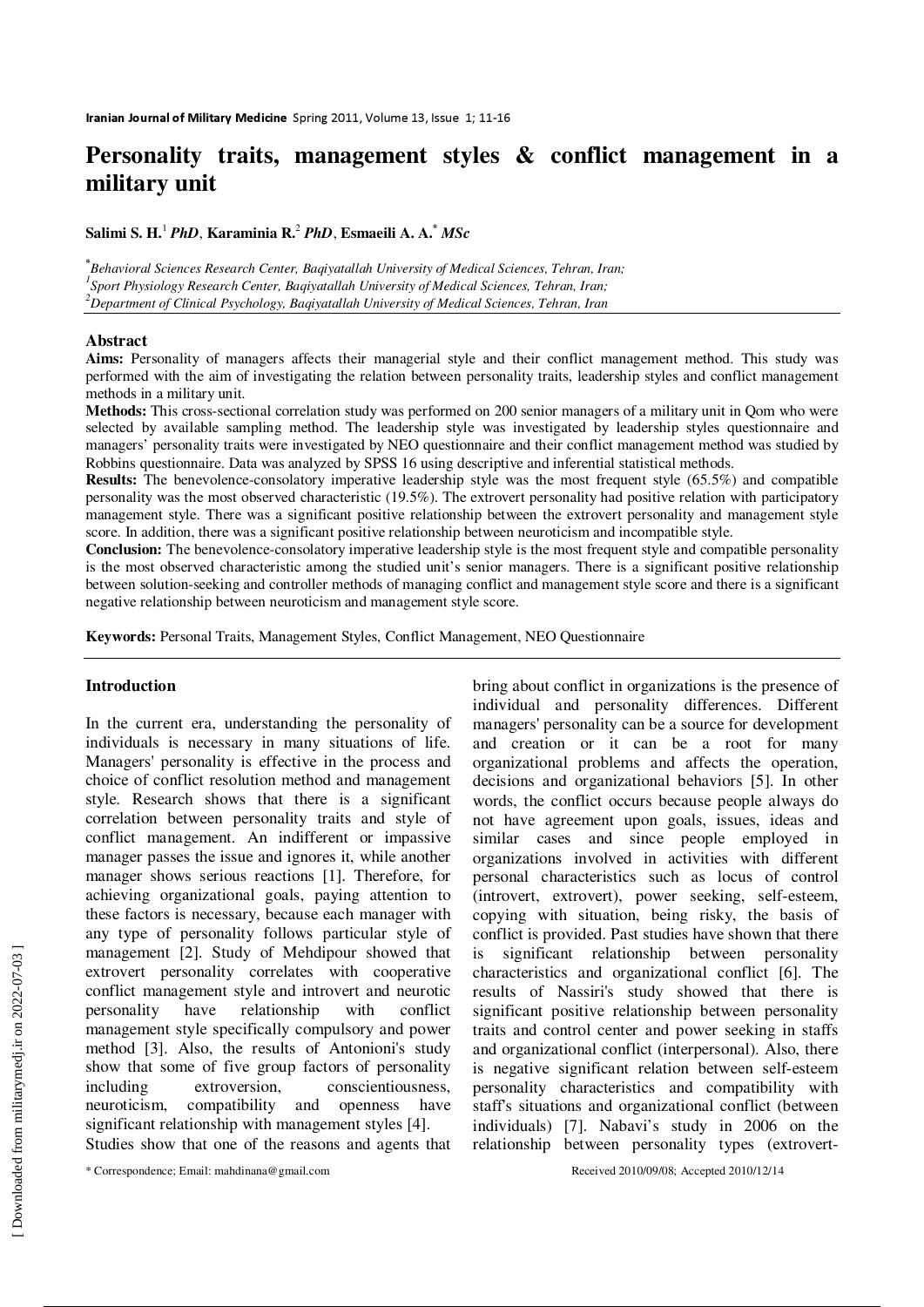introvert) and leadership style (imperativeparticipatory) in Tehran University managers, indicates a significant relationship between having extrovert personality and participative management and significant relationship between introvert personality and imperative management style [8]. Also, the research of Foong showed that the personality characteristic is potential factor in job success and extraversion personality characteristic and being conscientious with participative management style are the factors of managers' success [9]. Kozan in his study of management in Turkey, Jordan and the United States achieved the following according to five management styles: A) in Turkey, most of the managers preferred cooperative approach rather compulsory and compromise methods. B) In Jordan cooperative, compromising, adaptive, avoidant and mandatory methods were used respectively. C) In United States, cooperative method was at the highest level and then compromising, adaptive and mandatory methods respectively [10]. In a study conducted in 1998 in the United States through questionnaire, extraversion had positive relationship with imperative management style while compatibility and neuroticism had negative relationship with imperative management style. Also, avoidance had positive relationship with extroversion and neuroticism [11]. However, in another study in the United States, 97 employed female nurses in south Mississippi were investigated and there was no significant statistical relationship between personal characteristics and method for dealing with conflict [11]. Martis has conducted a study with the title of investigation of the relationship between the "Big five personality characteristics" and managerial practices in trust relationships between managers and staff dimension. The results indicated that there is a significant and positive relationship between managerial practices and trust between managers and staff [12]. In the research that investigated the relationship between personality dimensions of managers, the significant relationship between personal dimensions and conflict management style such as tolerance style and avoidance style has been expressed [13]. Studies show that the leadership style of most managers is consulting in their own views. This view has been indicated by several studies, such as Tajvar and Ebrahami [14], while the findings of Mosadegh Rad (Arab and Akhtari et al.) do not confirm these findings [15]. Kalantari performed a research in 2007 to determine the relationship between conflict management styles and personality characteristic of Yazd university managers' personality. The findings of

this study showed that extrovert personality has relationship with cooperative, collaborative and consensus conflict management styles and no significant correlation was seen between other variables and conflict management styles [13]. The result of Zarnosheh's study in 2000 in one of military hospitals in Tehran showed that 50% of managers were using solution seeker style, 45.8% were using controller style and 4.2% were using avoidance style [16]. Findings of another study by Amin Torabi in 2004 showed that 54.2% of managers had a taskoriented leadership style, 35.6% had orientedrelationship style, and 10.2% had a social independent leadership style. Regarding conflict management strategies, 49.7% had avoidance, 44.6% had controller and 5.7% had solution seeker strategies respectively [17].

Undoubtedly, the leadership style of managers is effective in the proper guidance of staff towards the organizational objectives. Using the best management or leadership style and factors affecting it will lead to increase of the effectiveness and efficiency of the staff and systems. Although sufficient research has not been done in this area especially in army systems, studies have been done in different domains that were mentioned. The results of this research, however, can provide scientific attitudes and perspectives for researchers especially for military commanders, and helps the proper application of managers (regarding their personality and behavior characteristics) in sensitive and key posts in order to ultimate improvement of organization. The purpose of this study was investigation the relationship between personality, leadership style and conflict management and their relationship in a military unit.

## **Methods**

This cross-sectional correlation research was performed in 2008 and is considered as applied type based on its specific objectives. Studied population were all senior managers in a military unit. Sample size was determined based on Morgan table equal to 200 individuals who were selected by available sampling method.

Data gathering tools were NEO personality<br>questionnaire, management style (leadershin) questionnaire, management style questionnaire and conflict management style questionnaire. Revised NEO Personality type questionnaire is a type of self-evaluative personality questionnaire which is based on a popular personality model called the "five-factor model" [18]. This questionnaire contains 60 questions that in this method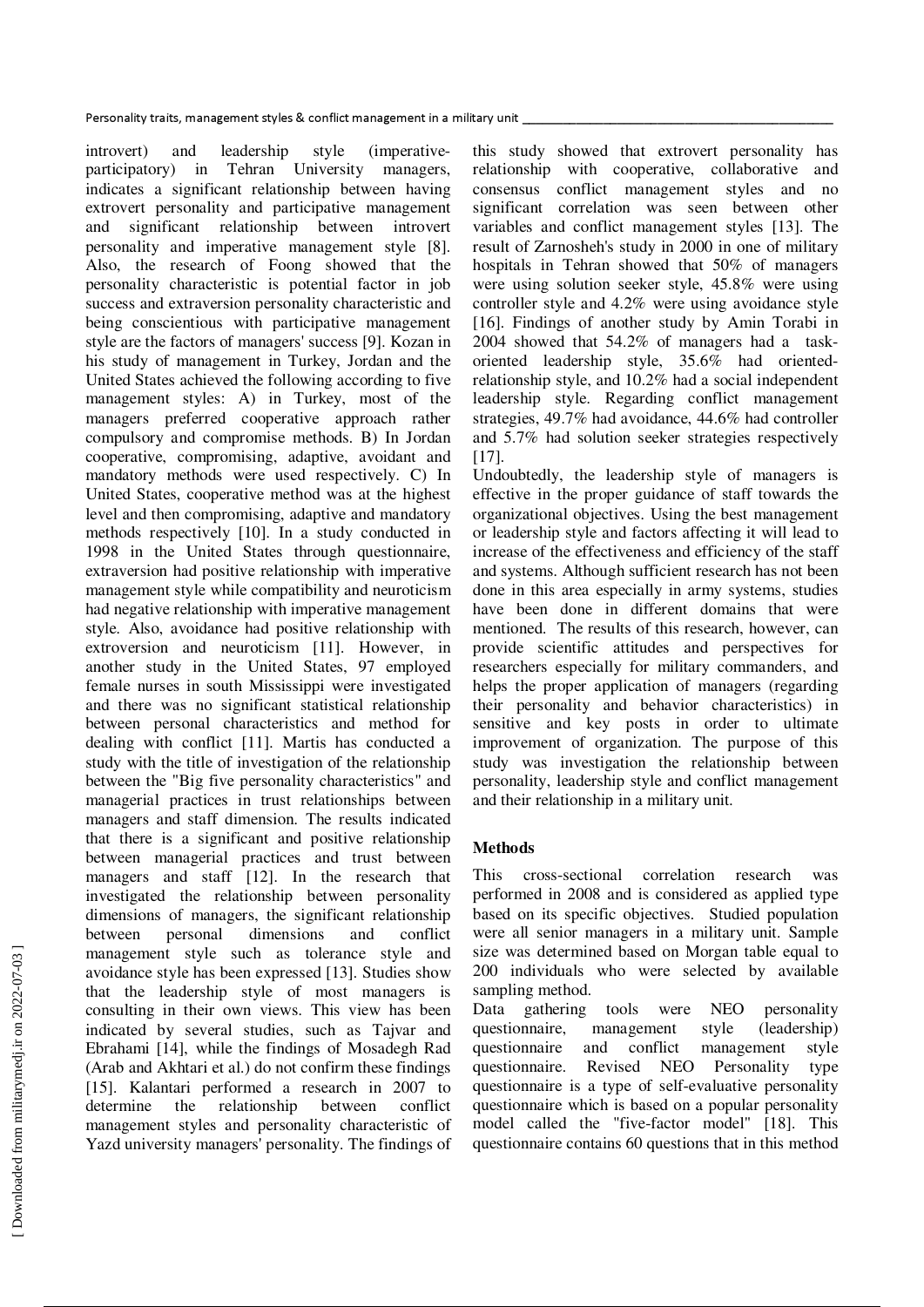the minimum score is zero and the maximum score is 48. Regarding the validity of short form NEO, the results of several studies indicate that the subscales of short form NEO have good internal consistency. For example, McCrae and Costa, have reported alpha Chronbach's coefficient between 0.68 and for being successful up to 0.68 for neuroticism [19]. Holden also reports Alpha coefficient for these factors in the range of 0.76 for openness to 0.897 for neuroticism [20]. The results of a study by Mooradian and Nezlek indicate that the

Chronbach's Alpha for neuroticism, extroversion, openness, being agree and consciousness has been reported 0.75, 0.74, 9.75 and 0.83 respectively [21]. This questionnaire has been normalized in Iran by Grossi [22]. Validity of this questionnaire came out to be 0.83, 0.75, 0.80, 0.79 and 0.79 for factors C, A , O, E and N, respectively using test-retest method in 208 students with three months interval. Also, in Mollazadeh's study, the validity of test –retest with 37 days interval in 76 martyrs' children has been reported 0.83, 0.78, 0.73, 0.79 and 0.85 respectively for neuroticism, extroversion, openness, agreement and conscientiousness [23]. Chronbach's alpha coefficient has been reported for neuroticism 0.88, Extraversion 0.83, openness 0.74, agreement 0.76, conscientiousness 0.87 and general alpha coefficient 0.83 respectively. Regarding concurrent validity of the questionnaire and Myers-Briggs Type Indicator (MBTI) assessment questionnaire, Minnesota multidimensional personality questionnaire, California revised questionnaire, taste investigation of Gliford and Zuckerman questionnaire, trait inventory and interpersonal trait scale ,significant relationship has been reported. Reports regarding validity of short NEO form have been presented. Mc Crae and Costa express that NEO short form has exact compatibility with its complete form in the way that the short form scales has correlation above 0.68 with scales in complete forms. Mc Crea and Costa in another study report that the validity of NEO five factors based on correlation with mate and peers evaluation is placed in the range from 0.44 for conscientiousness to 0.65 for openness. Additionally, in this study it has been reported that this questionnaire explained the 85% of variances in the convergent validity which has obtained through similar traits evaluation using trait confirmation and mate and peer evaluations [19].

Management style questionnaire (leadership) had 35 questions and included three styles of imperativecompulsory management style, imperative benevolence-consultative style and participatory style that its reliability and validity are credited. Validity of

this questionnaire is 0.82 and in Alpha level of 1% is significant [15]. Scoring is done based on Likert style in this questionnaire. A score of 1 to 5 has been considered for too low, low, medium, high and too high levels respectively that for some questions scoring is done reversely. Judging criteria to determine the leadership style of studied managers were in this way: managers who score 35 to a 107 have imperative-compulsory style, who achieve 108 to 131 have imperative benevolence-consolatory style and who get over 132 have participatory style. Conflict management style questionnaire also have questions in which the investigation of managers dealing with conflict situation during the work performance has been investigated and each question has been graded from 1 to 7. The highest score in this scale is 210. In this scale investigation of 3 styles and method of solving the conflict has been considered. Solution-seeking style, incompatible style and controller style are evaluated based on Roobin's view. Validity and reliability of this questionnaire in 25 of people in community has been reported 78% by Mehdipour using Chronbach's alpha [3]. Also, the reliability coefficient of measuring tools for conflict management styles has been obtained 86% by Kalantari M [13]. Scoring in this questionnaire was done based on Likert scale.

For testing Normal distribution, Kolmogorov-Smirnov test was used that in all cases distribution was normal. Then, descriptive statistical method (frequency, percentage, mean and standard deviation) and inferential statistics (means comparison, one  $\neg$  way variance analysis and correlation and Scheffe followup test) was used.

# **Results**

Table 1 shows the demographic findings including frequency and percentage of age, management experience, educational level, marital status, the percentage of veterans and income variables.

The mean Scores of subjects in the management style were equal to  $120.23 \pm 12.07$  with the range 86 to 165. The mean of Scores in solution-seeking style was equal to  $54.51 \pm 7.96$  and in controller style was equal to  $33.13 \pm 5.83$ . Incompatible style also had the mean range 52.43±10.92 and the range 22 to 125. Imperative benevolence-consolatory style with 65.5% was the most leadership style, and participatory style with 13.5% was minimum leadership style used by participants. Compatible personality traits (19.5%), was the most personality traits among senior managers in this military unit. Then openness personality traits,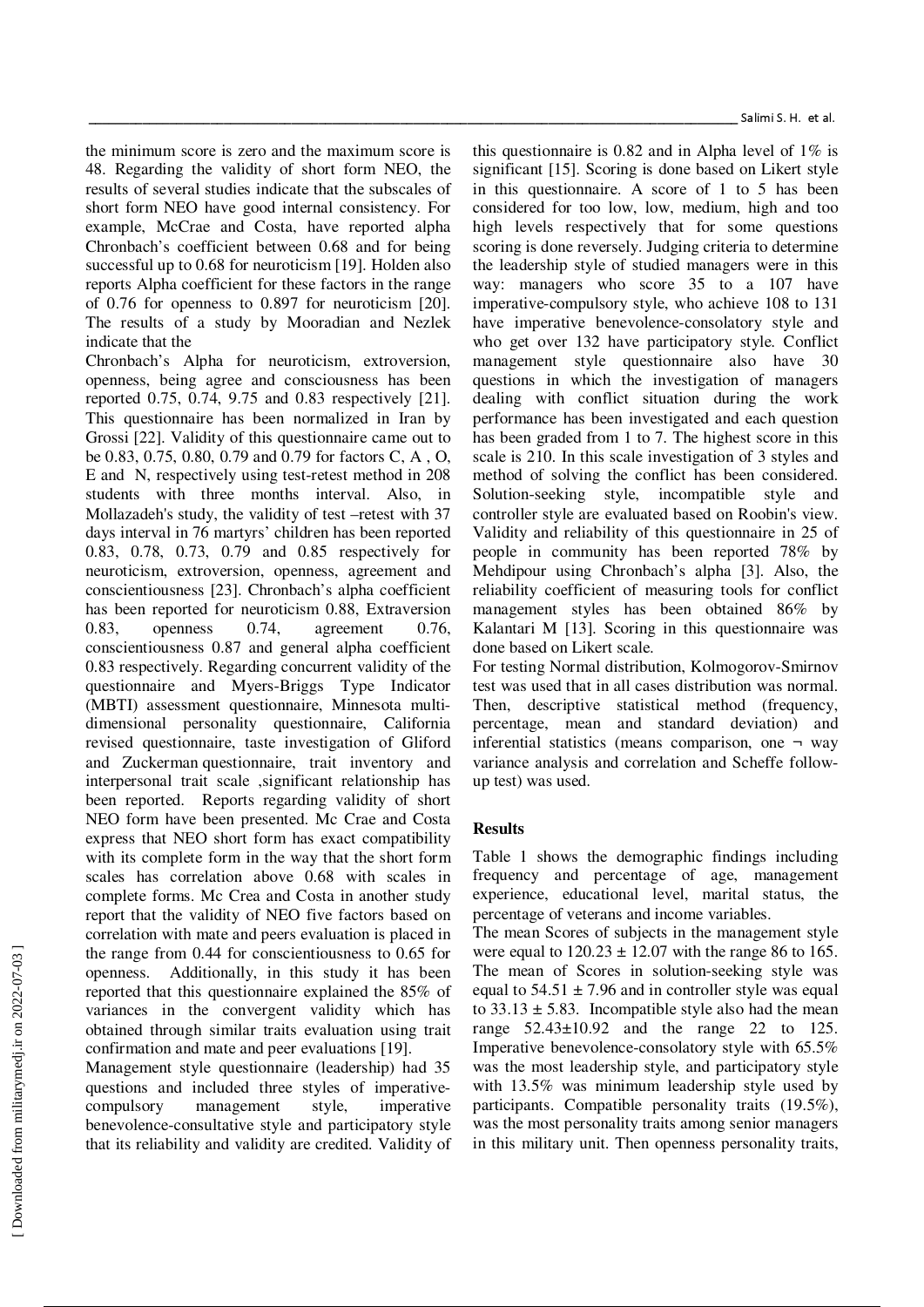(18.5%), neuroticism (17.5%), conscientiousness (15%) and extroversion (11.5%) were located respectively.

There was a positive and significant relationship between solution seeker style and controller style with extrovert personality trait. Also, positive and significant relationship was observed between incompatible style and neuroticism trait (Table 2).

| <b>Table 1-</b> The frequency and percentage of age, position, |
|----------------------------------------------------------------|
| management experience, educational level, marital status, the  |
| percentage of veterans and income $(n = 200)$ .                |

|                       | <b>Variable</b>                             |                | <b>Frequency Percentage</b> |
|-----------------------|---------------------------------------------|----------------|-----------------------------|
|                       | 25-30                                       | 13             | 6.5                         |
|                       | $31 - 40$                                   | 43             | 21.5                        |
| $Age$ (years)         | More than 40                                | 141            | 70.5                        |
|                       | No response                                 | 3              | 1.5                         |
|                       | $1 - 24$                                    | 30             | 15                          |
| <b>Management</b>     | 25-60                                       | 24             | 12                          |
| experience            | 61-120                                      | 42             | 21                          |
| (months)              | More than 121                               | 101            | 50.5                        |
|                       | No response                                 | 3              |                             |
|                       | Diploma                                     | 29             | 14.5                        |
| Level of              | associate and<br>bachelors degree           | 157            | 78.5                        |
| education             | Master and higher                           | 11             | 5.5                         |
|                       | No response                                 | 3              | 1.5                         |
|                       | Single                                      | $\overline{3}$ | 1.5                         |
| <b>Marital status</b> | Married                                     | 195            | 97.5                        |
|                       | No response                                 | 2              | 1                           |
|                       | To 25                                       | 43             | 21.5                        |
| Veterans'             | $25 - 50$                                   | 28             | 14                          |
| percentage            | 50-70                                       | 8              | 4                           |
|                       | No response                                 | 121            | 60.5                        |
|                       | To 500 thousand                             | 56             | 28                          |
| Amount of             | 500 to 700<br>thousand                      | 101            | 50.5                        |
| income (Tomans)       | To one million                              | 37<br>18.5     |                             |
|                       | $\overline{\mathbf{3}}$<br>Over one million |                | 1.5                         |
|                       | $\overline{3}$<br>No response               |                | 1.5                         |

**Table 2**- Correlation between personality traits and conflict management styles  $(n = 200)$ 

| Personal<br>trait $\rightarrow$<br><b>Management</b><br>styles | Neuroticisn             | Extraversion | <b>Dpenness</b> | $A$ greemen | <b>Conscientiousness</b> |  |
|----------------------------------------------------------------|-------------------------|--------------|-----------------|-------------|--------------------------|--|
| <b>Solution</b><br>seeker style                                | $-0.13$                 | $0.38**$     | $-0.05$         | 0.12        | 0.12                     |  |
| Incompatible<br>style                                          | $0.17*$                 | 0.02         | $-0.02$         | 0.04        | $-0.08$                  |  |
| controller<br>style                                            | $-0.11$                 | $0.18*$      | $-0.09$         | $-0.02$     | 0.04                     |  |
|                                                                | $p<0.001**$ , $p<0.05*$ |              |                 |             |                          |  |

There was a significant relation between solution seeker conflict management style and with three leadership group.  $(p=0.001; df= 186$  and 2, F=7.56) in the way that managers who were using solution seeker style, preferred using imperative-compulsory style compared with participatory style.

Significant relationship was observed between controller styles and leadership styles (F=14.95;  $df=189$  and 2;  $p=0.001$ ). There was a significant difference between participatory style with imperative benevolence-consolatory style. In other words, managers who were using controller style preferred using imperative benevolence-consolatory style and imperative-compulsory style compared with participatory style. Also, significant difference was seen between imperative benevolence-consolatory with imperative compulsory style i.e. managers who were using controller style, had more tendency toward using imperative benevolence-consolatory style in comparison with imperative-compulsory style.

**Table 3**- Correlation between personality traits and conflict management styles with leader ship style score  $(n = 200)$ .

| Variable                 | Correlation with management<br>style score |  |
|--------------------------|--------------------------------------------|--|
| <b>Extroversion</b>      | $0.18*$                                    |  |
| <b>Openness</b>          | 0.08                                       |  |
| <b>Compatibility</b>     | $-0.02$                                    |  |
| <b>Conscientiousness</b> | 0.04                                       |  |
| <b>Neuroticism</b>       | $-0.18*$                                   |  |
| <b>Solution seeker</b>   | $0.33**$                                   |  |
| <b>Controller</b>        | $0.45**$                                   |  |
| Incompatible             | 0.01                                       |  |
| $p<0.001**$ , $p<0.05*$  |                                            |  |

There was a significant difference between management style of subjects and neuroticism groups  $(F=3.85; df=186$  and 2;  $p=0.026$ ). Managers who had neurotic personality trait had tendency toward using imperative-compulsory management and the less neuroticism personality trait in management, the more the managers' tendency in using participatory style.

There was a significant difference between incompatible styles of subjects with compatibility groups. (F=4.34; df=192 and 2; p=0.037). On the other hand, senior managers who were using incompatible style in times of crisis or difficulties did not have compatibility personality trait.

#### **Discussion**

Based on the results of this study, imperative benevolence-consolatory style was the most and participatory style was the lowest styles which were used. Since, the studied community has been a military society and the dominant culture in this environment is Islamic and value culture, it seems that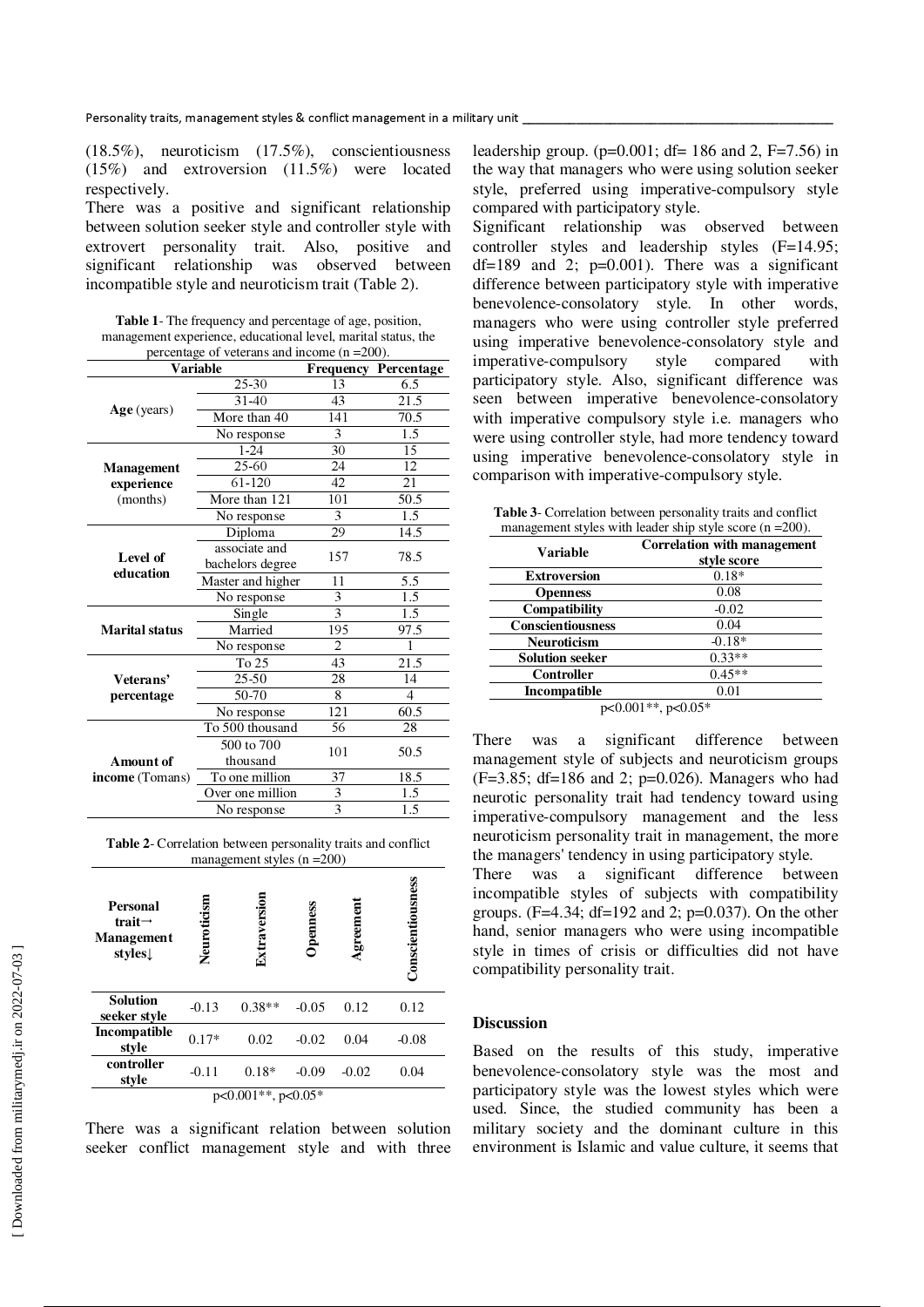Salimi S. H. et al.

combination of these two features lead to more using imperative benevolence-consolatory styles among managers. According to the findings of study, solution seeker style had the highest mean in conflict management and controller has allocated the lowest mean of style. Therefore, it can be stated in this way that considering military unit managers had more tendency toward more using of solution seeker style in conflicts. These results have been confirmed in other studies such as Zarnoosheh's study [16]. Also the results from other research indicated that most of the managers with increasing their age and experience tend to utilize seeking solution strategies in conflict management [3]. Considering that managers spend training courses regarding crisis management and problem solving in routine and crisis situations periodically, and considering the experience of eight years sacred defense which is based on presenting logical solution for solving conflict, tendency toward using this style is natural. Although most studies in the non-military environment indicate that people were using avoidance, controller and seeking solution strategies respectively.

Based on the results of current study, compatible personality trait has been the most personality trait among the senior managers and after that openness, conscientiousness, neuroticism and extroversion were placed respectively that this result is consistent with the result of research by Kozan in the United States, Turkey and Jordan [10]. Compatibility is a dimension of personality which explains the degree of good tempering, cooperation and trust to a person. This point should be noted that most of today managers have been participated in eight years sacred defense. These people that most of them have had compatible personality trait, have deployed voluntarily to war battle and this personality trait has been maintained in them until today. Also considering that one of properties of military people is keeping military secrets, most of these people are chosen in the selection process or they find the promotion in the way that they have fewer tendencies toward interpersonal and social relationship.

The result of this investigation showed that there is significant and negative relationship between neuroticism personality trait and management score. This result is consistent with Khosravi's study that he has obtained the mean of neuroticism dimension less than average [24]. It can be expressed that people with neuroticism personality trait use imperative benevolence-consolatory style and participatory style less. In other words, managers with neuroticism personality trait use the ideas of their colleagues less in decision making and doing affairs.

There is a positive and significant relationship between extroversion personality trait and management score. The findings of the study shows that the more people are extrovert, the more they have tendency toward using participatory leadership style and imperative benevolence-consolatory styles and people with more incompatible style tend to use imperative-compensatory style that Nabavi's research confirms this finding [8]. Based on this relationship it can be expressed that extrovert managers are social people and they have strong between individual relations and are active in team and group activities and in making decision and doing affairs utilize the consultations of other colleagues. Therefore, these managers are successful people.

The findings of the study showed that there is positive and significant relation between solution seeker style and controller style with extroversion personality trait and there is positive and significant relation between incompatible style and neuroticism personality trait. People with extrovert personal trait had more tendencies in using solution seeker style and controller style and people with neuroticism personality trait had more tendencies in using incompatible style. However, difference in peoples' personality is one of the reasons for appearing the conflict in organization because besides the growth and development, people gradually find some differences in their physical power and ability, cognitive level, genius, memory and spirits from others. These individualistic and personality differences in humans cause that conflict appears in their joint activity. On the other words, differences cause the appearance of conflict in social and organizational behavior.

There was a positive and significant relationship between solution seeker style and controller style and leadership style score. Therefore, managers who use two solution seeker style and controller style in conflict management style, their management method is more participatory and imperative benevolenceconsolatory and these managers consult with their other colleagues and subordinates in their duties and decision making and are not indifferent to others. Investigation of conducted research in this domain that has been reported in its place is confirmatory for this relation.

# **Conclusion**

Imperative benevolence-consolatory style is the most common leadership style used by senior managers of the studied military unit and most of managers tend to